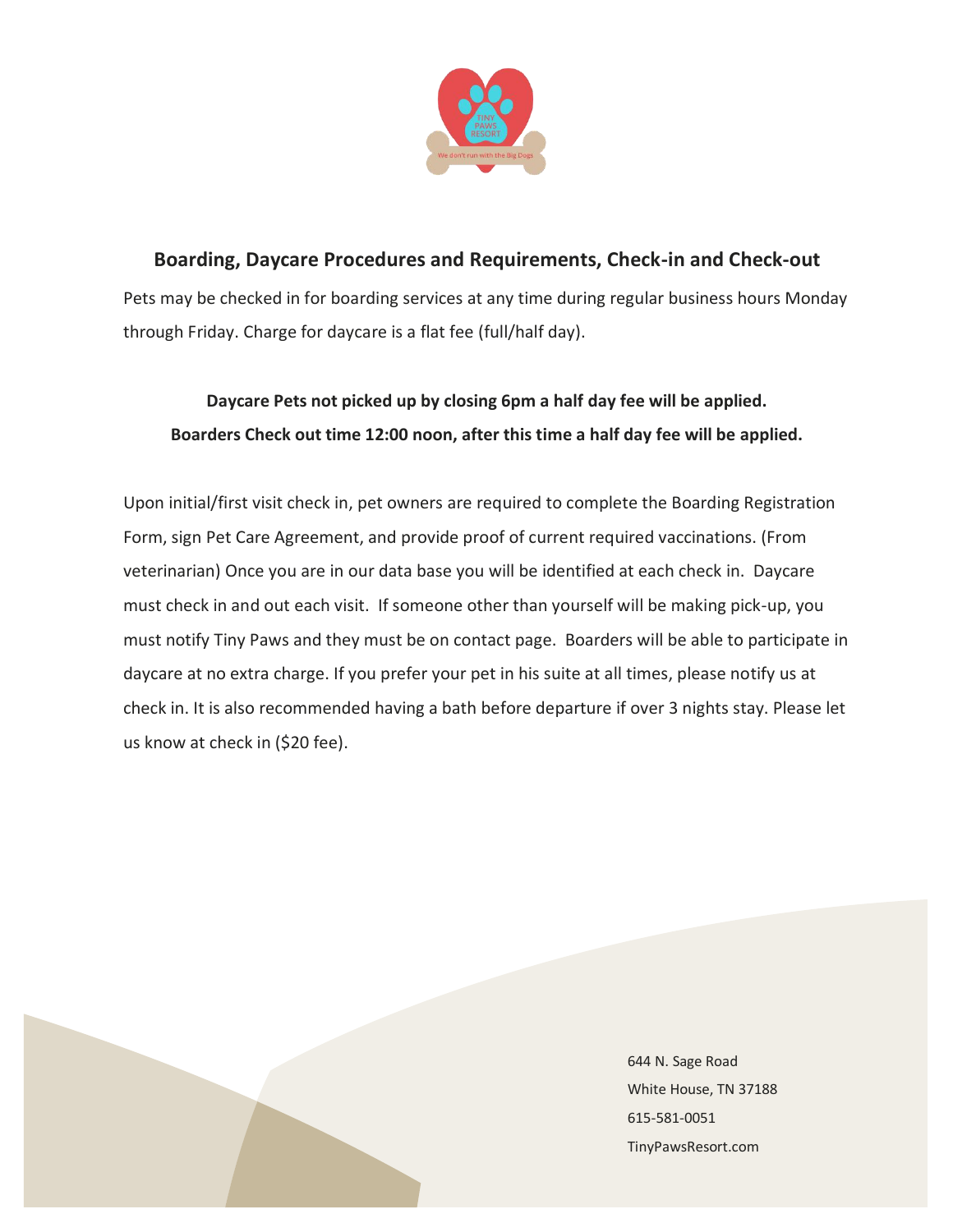

#### **Resort Hours**

- Daycare: Tuesday- Friday: 7:00am-12:00pm & 2:00pm-5:30pm
- Boarding 7 days a week Closed on Sunday

\*Saturday & \*Monday: Check in & Pick-up Hours are either 8:00am or 4:30pm Evening pick-up half day fee applies.

#### **Peak Seasons**

- Easter
- Memorial Day Weekend
- Independence Day
- Labor Day
- Thanksgiving
- Christmas Eve and Christmas Day
- New Year's Day

Boarding Non-refundable \$30 deposit is required. Rate is rate. *If* travel plans are shortened, you will be responsible for dates originally reserved.

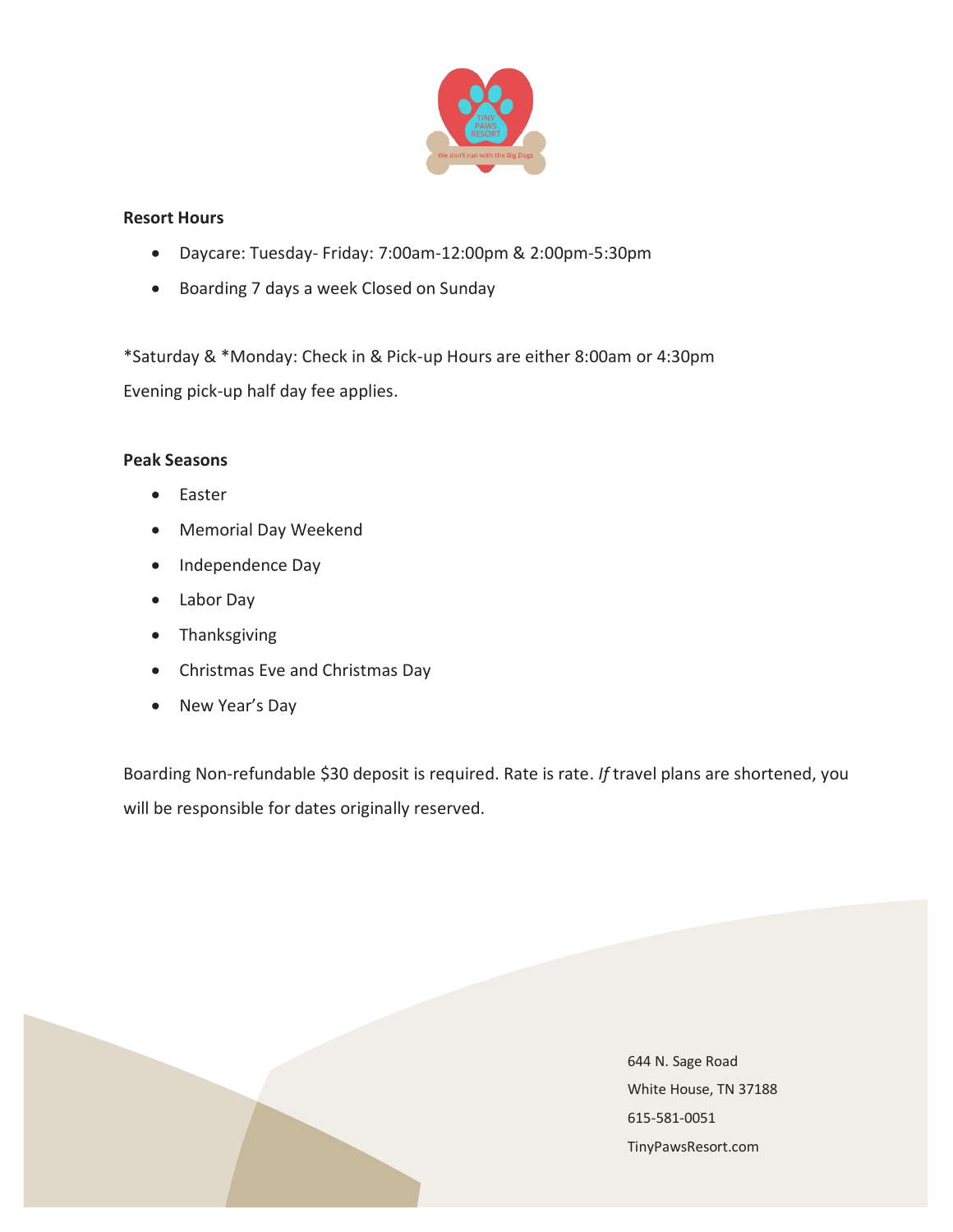

## **Personal Items**

Each pet will need to have collar/leash. You may bring a personal item as they need to make them feel at home. Blanket, towel, or shirt is recommended. We provide bed. We recommend that you bring your own food and treats. Each meal must be pre-bagged per pet, per day, per meal. If your pet requires wet food, directions will be required. Please do not bring open bags or large containers of food. Ziploc baggies preferred and labeled with name. If you forget, no problem, we can provide. However, please keep in mind in case of allergies and food choice. We serve dry Pedigree small bites to our guests. You will be charged \$3 per serving. We also offer organic Frosty Paw treats (organic yogurt/peanut butter/banana/milk bone) If you would like for your pup to have a treat notify us at check in.

## **Medication**

If a medication needs to be administered there is a \$3 fee per day/night (not per dose).

Note: Each personal item should include a permanent identification (pet owner's last name) and must be able to be machine washed and dried. Please keep in mind that we provide, bowls, and bedding for each suite.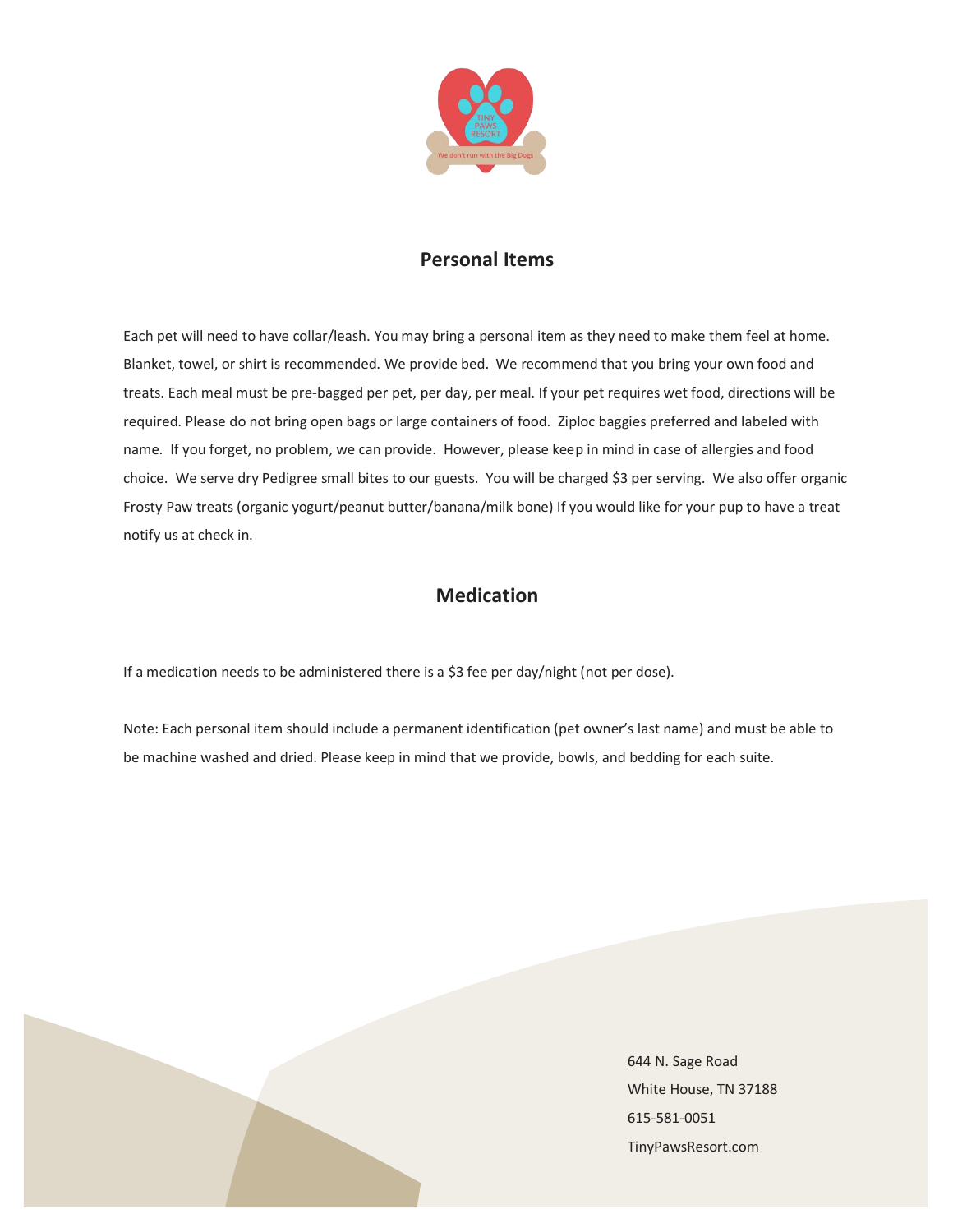

## **Vaccine Information**

Rabies, Bordetella, Distemper/Parvo (DHLPP) vaccines must be up to date. Flea prevention and wellness checks are also important. We will keep dates on file and will set reminders when to update. Pet may NOT enter if not up to date - **NO EXCEPTIONS**.